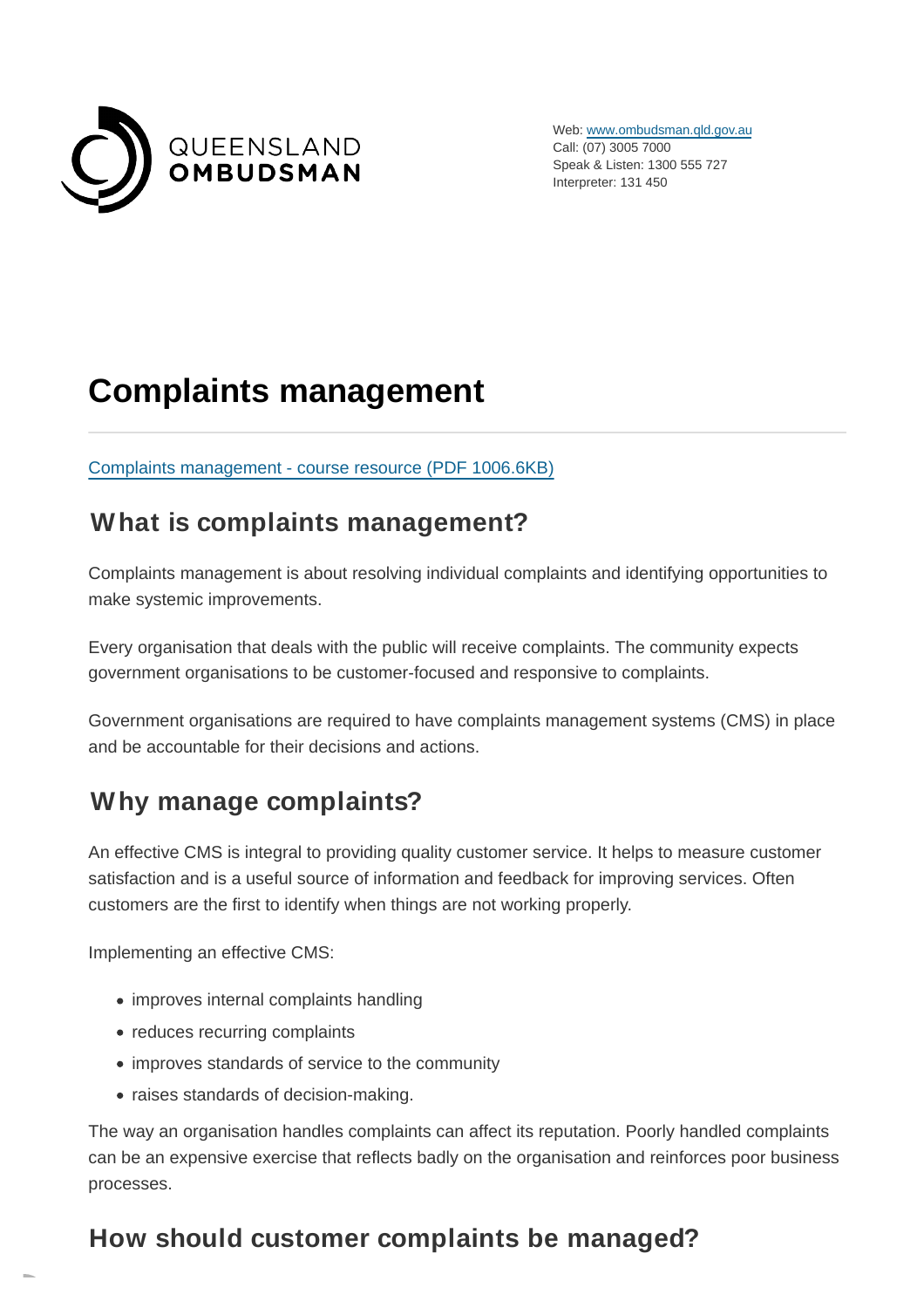Customers making complaints should be treated with courtesy and respect. They should be given reasonable assistance to make their complaint.

Customer complaints should be managed by trained staff in an open, accountable, responsive, fair, efficient and effective way in accordance with the organisation's CMS.

## **What is a CMS?**

A CMS is a step-by-step way of receiving, recording, processing, responding to and reporting on complaints and using them to improve systems, decision-making and service delivery.

The core components of a CMS are the organisation's complaints management policy and procedures, complaints database or recording system and other resources.

A CMS must comply with any applicable legislative requirements including recognised standards.

## **CMS statutory requirements**

The Local Government Act 2009 requires each council to adopt a process for resolving administrative action complaints.

Under the *Education Services for Overseas Students Act 2000*, public universities must have appropriate internal complaints handling and appeals processes, including having a process in place for lodging a formal complaint or appeal if the matter cannot be resolved informally.

All Queensland public universities have adopted student grievances and appeals processes that apply to all students, not just overseas students.

The Public Service Act 2008 requires each state government department and public service office to establish and implement a system for managing customer complaints that complies with the current Australian standard about handling customer complaints (**AS 10002:2022**).

## **AS 10002:2022 Guidelines for complaint management in organizations**

The [standard](https://infostore.saiglobal.com/en-au/Standards/AS-10002-2022-111525_SAIG_AS_AS_3124267/) provides detailed guidance on managing customer complaints within organisations.

It covers guiding principles, complaints management framework, planning and design, operation, and maintenance and improvement.

## Human rights in complaints management

The introduction of the Human Rights Act 2019 [\(Human Rights Act\)](https://www.legislation.qld.gov.au/view/pdf/asmade/act-2019-005) means that human rights considerations now form part of decision-making and complaints management approaches by government agencies.

In relation to customer complaints, this means that complaint handlers are required to identify and consider all relevant human rights when assessing and responding to complaints made under a CMS.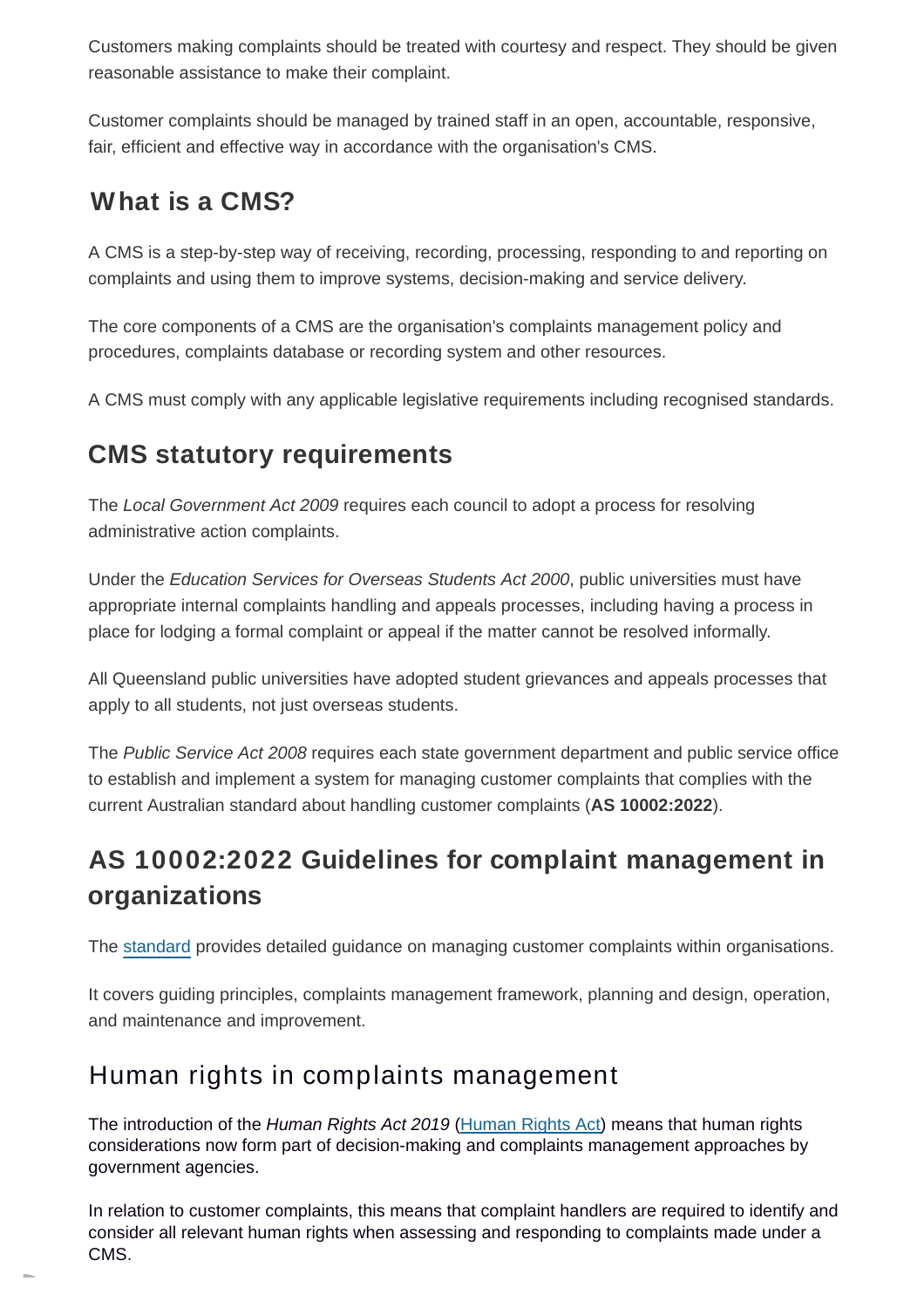This should be appropriately reflected in agency's CMSs.

The Human Rights Act requires all government agencies in Queensland to act compatibly with human rights and to give proper consideration to human rights before making a decision.

Under s 58(1) of the Act, it is unlawful for government agencies:

- to act or make a decision in a way that is not compatible with human rights; or
- in making a decision, to fail to give proper consideration to a human right relevant to the decision.

If an individual believes a government agency has breached their human rights, they can make a human rights complaint. The complainant must lodge their complaint with the agency in the first instance.

The agency then has 45 business days to respond to the complaint. In exceptional circumstances, the Queensland Human Rights Commission (QHRC) may also accept a complaint before the 45 business days have elapsed.

If the complainant has not received a response from the organisation within 45 business days, or is dissatisfied with the organisation's response, they can make a complaint to the QHRC.

#### **Assessing compatibility with human rights**

Compatible with human rights is defined in s 8 of the Act. Section 8 says that an act or decision will be compatible with human rights if:

- it does not limit a human right, or
- it limits a human right only to the extent that is reasonable and demonstrably justifiable, in accordance with s 13 of the Act.

This means that every act, policy or decision by a government agency must be assessed for compatibility with these rights.

To carry out these responsibilities, when acting or making decisions, agencies should follow these steps.

#### **Step 1: Identify relevant rights**

Look through the list of the 23 rights protected under the Act and see what rights are relevant to your situation.

#### **Step 2: Consider the impact**

Will your decision limit or restrict any of the relevant rights you've identified? No: If rights are not being limited, you are acting compatibly with human rights. Yes: If human rights are being limited, or if you are unsure, you should move to step 3.

#### **Step 3: Determine whether the limit is reasonable and justified**

Ask yourself the following questions about the decision or action you are proposing:

- $\bullet$  Is it lawful?
- What law or regulation allows you to limit a person's rights? If you can't identify a law or regulation then you may not be able to limit rights.
- Is there a purpose?
- What is the aim of the limitation? Does it achieve a legitimate purpose?
- Is it reasonable?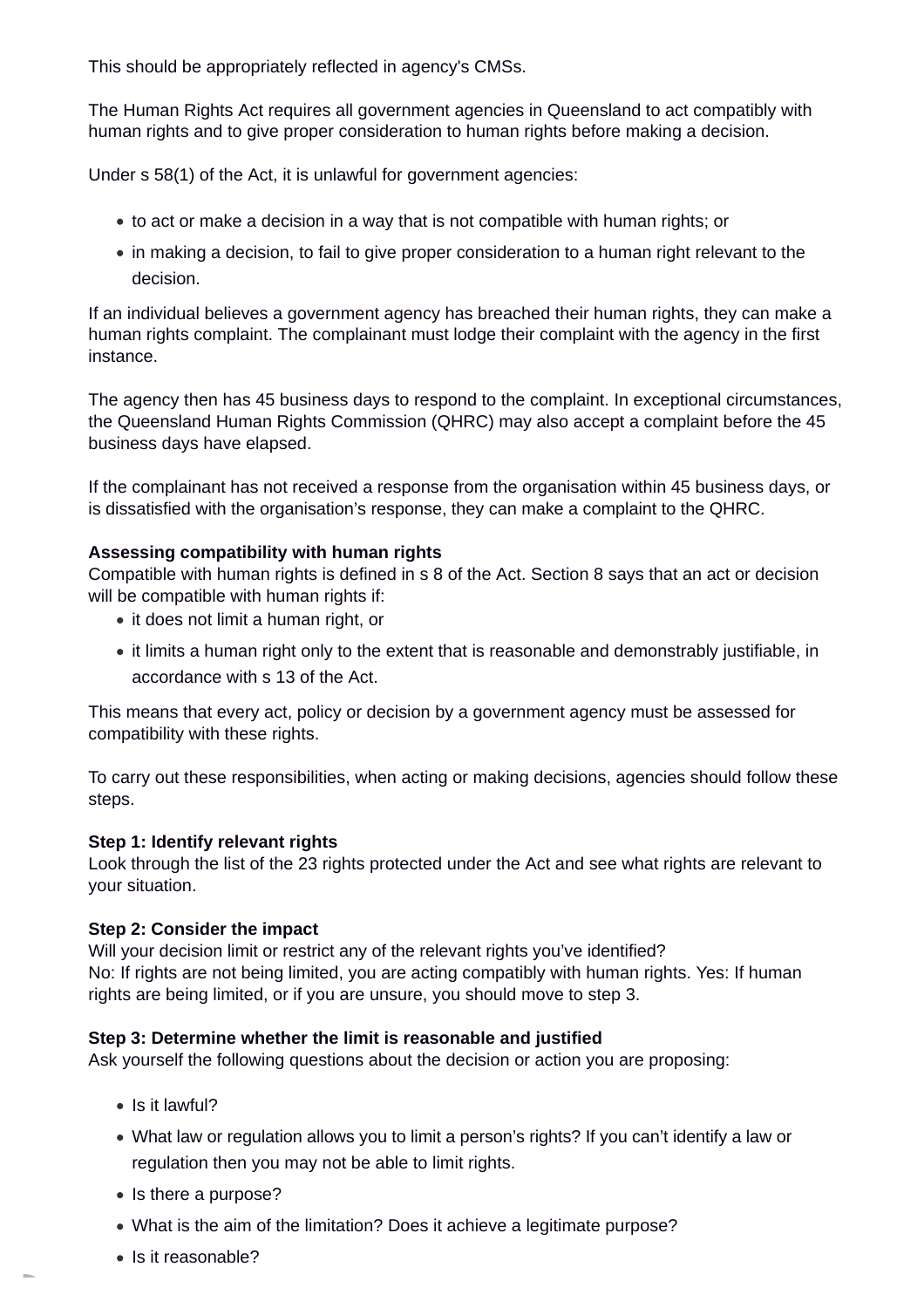- Will what you are doing effectively achieve your purpose?
- Is it necessary?
- Is this the least restrictive way to achieve your purpose?
- Is it fair and balanced?
- Do the benefits outweigh the harm caused by the limitation?

If you answer no to any of these questions, your proposed action or decision is unlikely to be compatible with human rights.

If it is possible to modify your proposed action or decision, do so then reassess for compatibility.

If it is not possible to modify the proposed action or decision, you will need to document the nature and extent of the incompatibility and the process used to consider human rights.

This is a general guide only. You may wish to seek legal advice if you need more detailed guidance on a specific issue, or consult the Queensland Human Rights Commission website for more information: [www.qhrc.qld.gov.au](https://www.qhrc.qld.gov.au/)

## **CMS model**

An effective CMS should provide three levels of review:

- 1. frontline complaints handling early resolution
- 2. internal assessment, investigation or review
- 3. external assessment, investigation or review.

### **Early resolution**

Early resolution covers complaints received by the first point of contact within an agency, such as service counters and call centres.

The majority of complaints should be resolved by these frontline staff, who should be given the appropriate procedures and training.

### **Internal assessment**

Internal assessment should be used when a complaint is more serious or complex, or when a complaint can't be resolved by frontline staff.

The purpose of an internal assessment is to assess information provided by the complainant to identify and resolve the key issues.

An internal assessment should be conducted by a more senior officer who has had no prior involvement in the case.

### **Internal investigation**

An internal investigation is designed to find and evaluate the facts to decide whether the complaint has merit.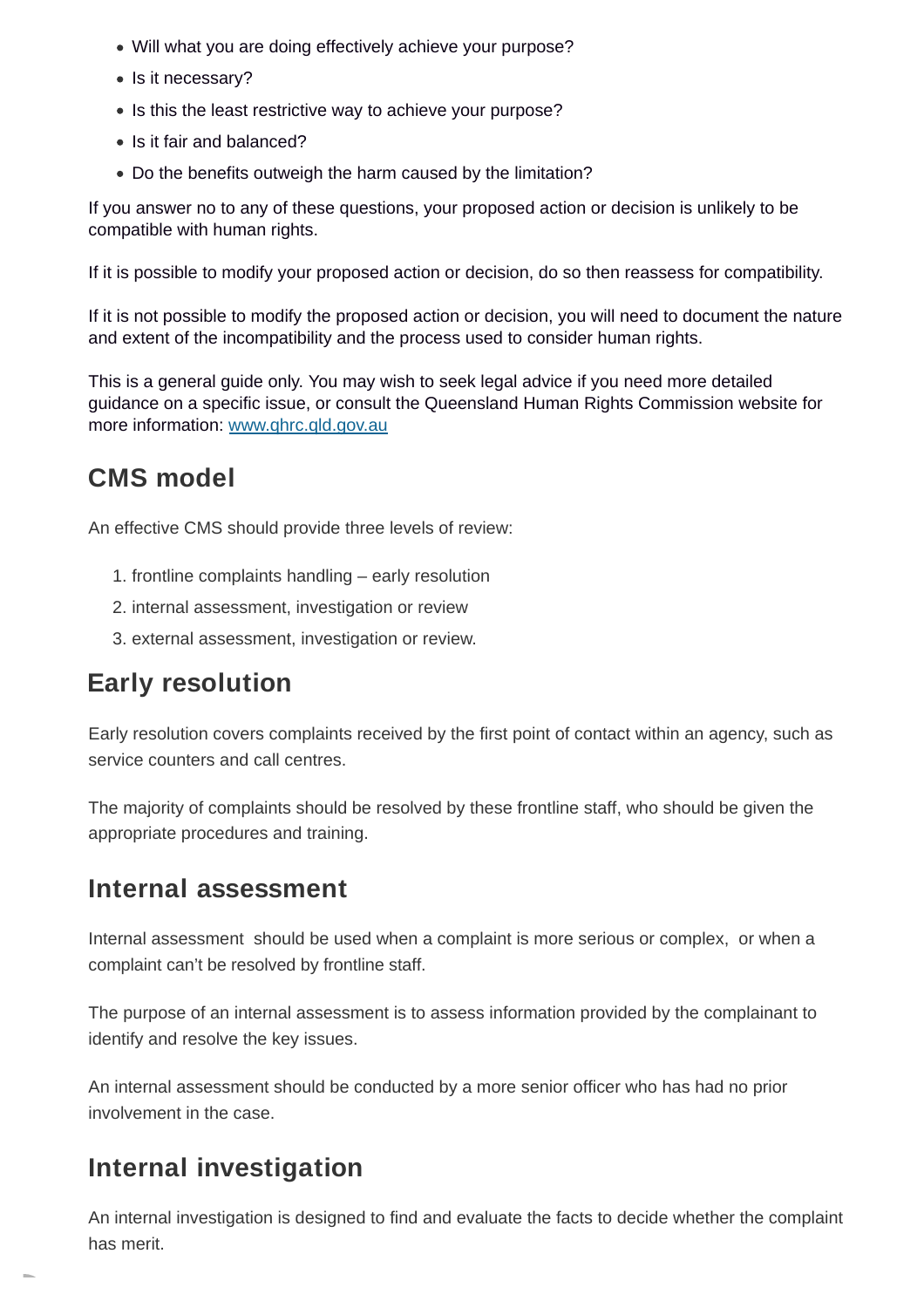An internal investigation should be considered where a complaint raises significant or complex issues for either the complainant or the organisation.

An investigation should be conducted by an officer with the necessary knowledge and experience to conduct an efficient and effective investigation.

### **Internal review**

An internal review is a systematic way of reviewing the complaints process and outcome.

Its aim is to ensure the complaints process complied with the organisation's policy or procedural requirements and that the right outcome has been reached.

An internal review is not an investigation or re-investigation of a complaint. It is a merits review of the complaints process and outcome.

A senior officer, manager or other appropriate officer (internal review officer) should conduct an internal review. An internal review officer should:

- be in a position equal to or higher than officers involved in the decision/action subject of the complaint
- have no direct or perceived conflict of interest in the matter
- have broad discretion to overturn previous decisions and apply remedies.

### **External review**

We are an external review agency.

In general, we will not investigate a matter until the complainant has tried to resolve the problem directly with the organisation concerned and has exhausted any other right of review.

When conducting an investigation, we:

- must maintain confidentiality
- are not bound by the rules of evidence
- must comply with natural justice.

We may provide a report and recommendations to the head of an organisation. These reports are sometimes tabled in the Queensland Parliament and released publicly.

## **Getting started**

We have designed a guide to help organisations develop an effective [complaints management](https://www.ombudsman.qld.gov.au/improve-public-administration/public-administration-resources/complaints-management/policy-and-procedure-guide/policy-and-procedure-guide) policy and procedures.

We would like to improve the way your organisation handles complaints. Book in for our [complaints management training,](https://www.ombudsman.qld.gov.au/training-and-education/training-courses/complaints-management/complaints-management-training) have your [complaints management system reviewed](https://www.ombudsman.qld.gov.au/improve-public-administration/advisory-service/advisory-service) or seek our [free advice a](https://www.ombudsman.qld.gov.au/improve-public-administration/advisory-service/advisory-service)bout managing complaints and good decision-making.